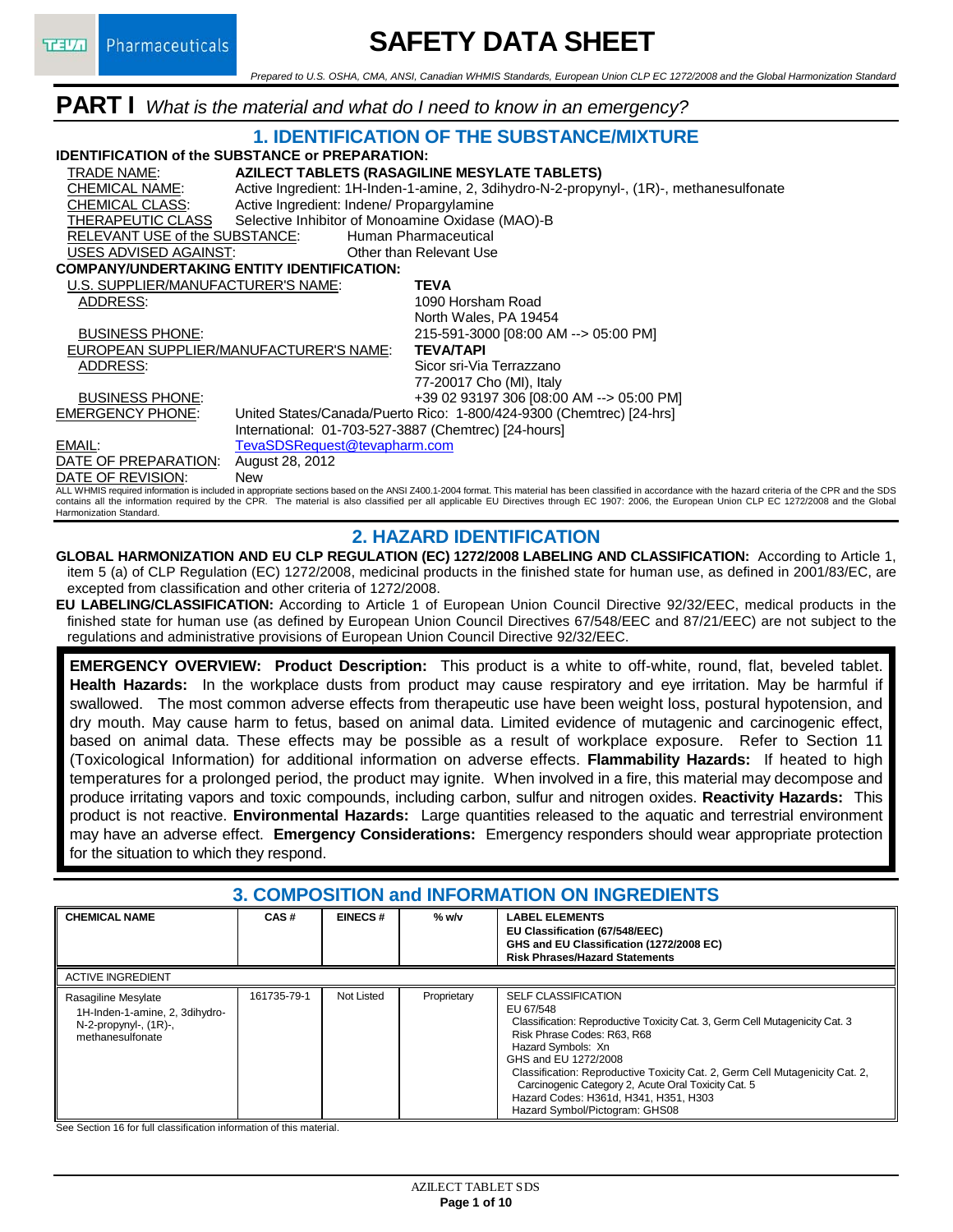### 3. COMPOSITION and INFORMATION ON INGREDIENTS (Continued)

| <b>CHEMICAL NAME</b>                                   | CAS#            | <b>EINECS#</b> | $%$ w/w     | <b>LABEL ELEMENTS</b><br>EU Classification (67/548/EEC)<br>GHS and EU Classification (1272/2008 EC)<br><b>Risk Phrases/Hazard Statements</b> |
|--------------------------------------------------------|-----------------|----------------|-------------|----------------------------------------------------------------------------------------------------------------------------------------------|
| <b>EXCIPIENTS</b>                                      |                 |                |             |                                                                                                                                              |
| Colloidal Silicon Dioxide                              | 7631-86-9       | 231-545-4      | Proprietary | EU 67/548: Classification: Not applicable.<br>GHS & EU 1272/2008: Classification: Not applicable.                                            |
| Mannitol                                               | 87-78-5         | 201-770-2      | Proprietary | EU 67/548: Classification: Not applicable.<br>GHS & EU 1272/2008: Classification: Not applicable.                                            |
| Starch NF & Pregelatinized Starch                      | $9005 - 25 - 8$ | 232-679-6      | Proprietary | EU 67/548: Classification: Not applicable.<br>GHS & EU 1272/2008: Classification: Not applicable.                                            |
| Talc                                                   | 14807-96-6      | 238-877-9      | Proprietary | EU 67/548: Classification: Not applicable.<br>GHS & EU 1272/2008: Classification: Not applicable.                                            |
| See Section 16 for full text details on classification |                 |                |             |                                                                                                                                              |

### **4. FIRST-AID MEASURES**

DESCRIPTION OF FIRST AID MEASURES: Contaminated individuals must be taken for medical attention if any adverse effects occur. Remove contaminated clothing and shoes. Take a copy of this SDS to health professional with victim. Wash clothing and thoroughly clean shoes before reuse.

SKIN EXPOSURE: If skin contact with this material occurs, flush affected area with water. Minimum flushing is for 20 minutes. The contaminated individual must seek medical attention if any adverse effects occur after flushing.

EYE EXPOSURE: If this material enters the eyes, open contaminated individual's eyes while under gently running water. Use sufficient force to open eyelids. Have contaminated individual "roll" eyes. Minimum flushing is for 20 minutes. Contaminated individual must seek medical attention if adverse effect occurs or continues after flushing.

INHALATION: If dusts of this material are inhaled, remove victim to fresh air. The contaminated individual must seek medical attention if any adverse effects occur.<br>INGESTION: If this mate

If this material is swallowed, CALL PHYSICIAN OR POISON CONTROL CENTER FOR MOST CURRENT INFORMATION. If professional advice is not available, seek medical attention. Victim should drink up to three glasses of water. Do not induce vomiting. Never induce vomiting or give diluents (milk or water) to someone who is unconscious, having convulsions, or unable to swallow. If victim is convulsing, maintain an open airway and obtain immediate medical attention.

MEDICAL CONDITIONS AGGRAVATED BY EXPOSURE: In therapeutic use, pre-existing cerebrovascular disease (e.g., stroke), heart disease (e.g., coronary artery disease, heart attack, history of chest pain, congestive heart failure), personal/family history of high blood pressure, history of severe/frequent headaches, liver disease, sore in the stomach/intestine/esophagus (peptic ulcer), bleeding problems, diabetes, personal/family history of mental/mood disorders (e.g., schizophrenia, bipolar disorder) may be aggravated by exposure or therapeutic use of this compound. Workplace exposure may also aggravate these conditions.

INDICATION OF IMMEDIATE MEDICAL ATTENTION AND SPECIAL TREATMENT IF NEEDED: Treat symptoms and eliminate exposure. Persons developing hypersensitivity reactions should receive medical attention. There is no specific antidote for Rasagiline overdose. The following suggestions are offered based upon the assumption that Rasagiline overdose may be modeled after non-selective MAO inhibitor poisoning. Treatment of overdose with non-selective MAO inhibitors is [symptomatic](http://www.rxlist.com/script/main/art.asp?articlekey=20424) and supportive. [Respiration](http://www.rxlist.com/script/main/art.asp?articlekey=5328) should be supported by appropriate measures, including management of the airway, use of supplemental oxygen, and mechanical ventilatory assistance, as required. Body temperature should be monitored closely. Intensive management of hyperpyrexia may be required. Maintenance of fluid and electrolyte balance is essential.

### **5. FIRE-FIGHTING MEASURES**

FLASH POINT: Not available.

AUTOIGNITION TEMPERATURE: Not available.

FLAMMABLE LIMITS (in air by volume, %): Not available.

FIRE EXTINGUISHING MEDIA: Unless incompatibilities exist for surrounding materials, carbon dioxide, water spray, 'ABC' type chemical extinguishers, foam, dry chemical and halon extinguishers can be used to fight fires involving this product. UNSUITABLE FIRE EXTINGUISHING MEDIA: None known.

SPECIAL HAZARDS ARISING FROM THE SUBSTANCE: This material must be substantially pre-heated before ignition can occur. When involved in a fire, this material may decompose and produce irritating vapors and toxic compounds (including carbon, sulfur and nitrogen oxides).

Explosion Sensitivity to Mechanical Impact: Not applicable.

Explosion Sensitivity to Static Discharge: Not applicable.

SPECIAL PROTECTIVE ACTIONS FOR FIRE-FIGHTERS: Structural firefighters must wear Self-Contained Breathing Apparatus and full protective equipment. All personal

**HEALTH**  $\langle$  2 **INSTABILITY OTHER** 0 1

**FLAMMABILITY**

**NFPA RATING**

Hazard Scale: **0** = Minimal **1** = Slight **2** = Moderate  $3$  = Serious  $4$  = Severe

protective gear and contaminated fire-response equipment should be decontaminated with soapy water and thoroughly rinsed before being returned to service. Move fire-exposed containers if it can be done without risk to firefighters. If possible, prevent runoff water from entering storm drains, bodies of water, or other environmentally sensitive areas.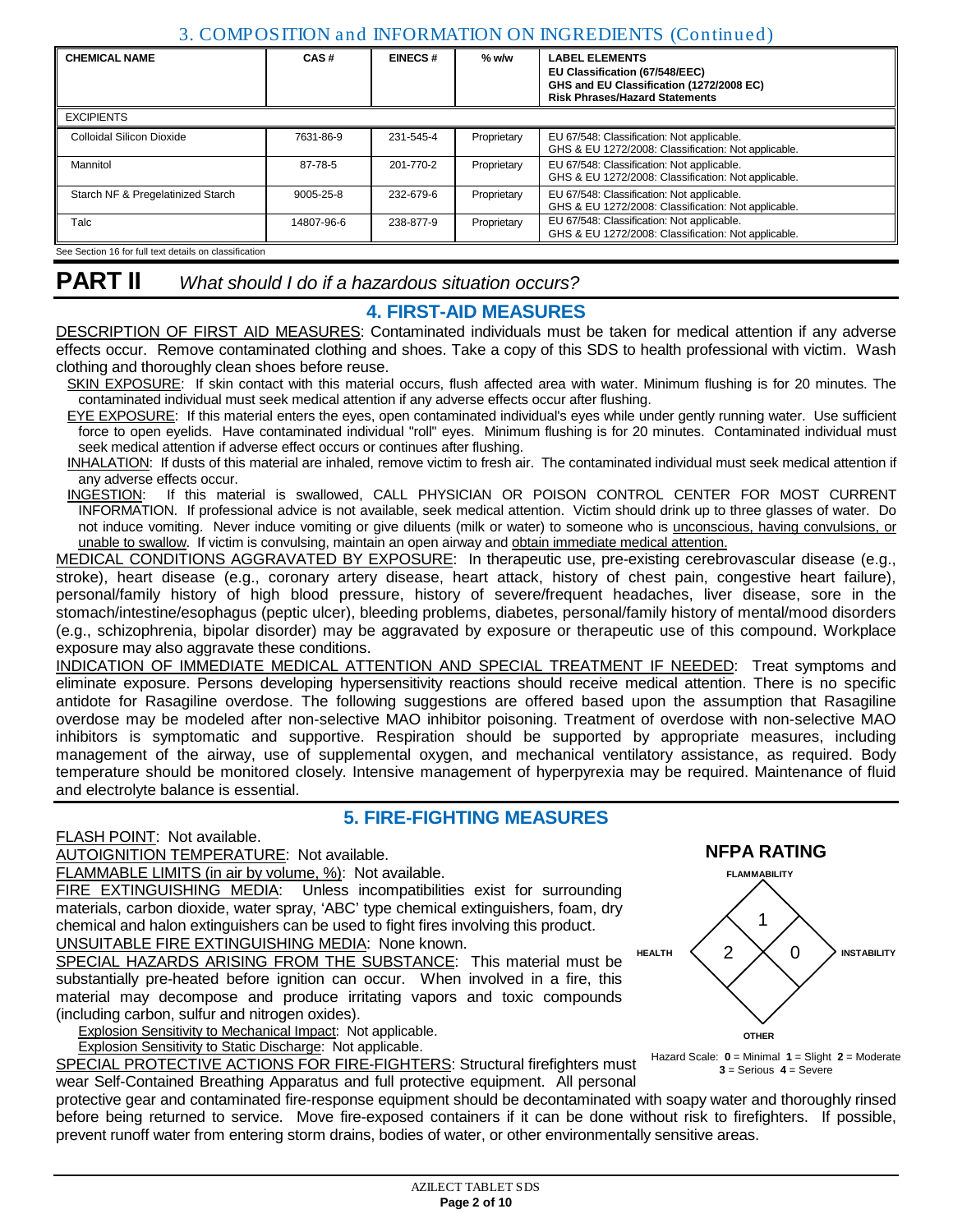## **6. ACCIDENTAL RELEASE MEASURES**

PERSONAL PRECAUTIONS, PROTECTIVE EQUIPMENT AND EMERGENCY PROCEDURES: Spill kits, clearly labeled, should be kept in or near preparation and administrative areas. It is suggested that kits include a respirator, chemical splash goggles, two pairs of gloves, two sheets (12" x 12") of absorbent material, 250-mL and 1-liter spill control pillows and a small scoop to collect glass fragments (if applicable). Absorbents should be incinerable. Finally, the kit should contain two large waste-disposal bags. Avoid generating airborne dusts of this product during spill response procedures. PROTECTIVE EQUIPMENT:

Small Spills/Spills in Hoods: Personnel wearing nitrile or other appropriate gloves, labcoat or other protective clothing and eye protection should immediately clean incidental spills (e.g. a single container).

Large Spills: For large spills (e.g., a pallet of containers), use proper protective equipment, including double nitrile or appropriate gloves, and protective clothing (i.e., disposable Tyvek coveralls). When there is any danger of airborne dusts being generated, use a full-face respirator equipped with a High Efficiency Particulate (HEPA) filter. Self-Contained Breathing Apparatus (SCBA) can be used instead of an air-purifying respirator.

#### METHODS FOR CLEAN-UP AND CONTAINMENT:

Cleanup of Small Spills: Pick-up or wipe-up spilled tablets with damp absorbent sheets to prevent generation of dusts. Decontaminate the spill area (three times) using a bleach and detergent solution and then rinse with clean water.

Large Spills: Restrict access to the spill areas. Gently wet down area and carefully sweep up spilled product, avoiding the generation of airborne dusts. The dispersion of particles into surrounding air and the possibility of inhalation is a serious matter and should be treated as such. Do not apply chemical in-activators as they may produce hazardous by-products. Thoroughly clean all contaminated surfaces three times using a bleach and detergent solution and then rinse with clean water.

All Spills: Use procedures described above and then place all spill residues in an appropriate, labeled container and seal. Move to a secure area. Dispose of in accordance with Federal, State, and local hazardous waste disposal regulations (see Section 13, Disposal Considerations). For spills on water, contain, minimize dispersion and collect. Dispose of recovered material and report spill per regulatory requirements.

ENVIRONMENTAL PRECAUTIONS: Prevent material from entering sewer or confined spaces, waterways, soil or public waters. Do not flush to sewer. For spills on water, contain, minimize dispersion and collect.

REFERENCE TO OTHER SECTIONS: Review Sections 2, 8, 11 and 12 before proceeding with cleanup. See Section 13, Disposal Considerations for more information.

### **PART III** *How can I prevent hazardous situations from occurring?*

### **7. HANDLING and STORAGE**

PRECAUTIONS FOR SAFE HANDLING: All employees who handle this material should be thoroughly trained to handle it safely. As with all chemicals, avoid getting this material ON YOU or IN YOU. Do not eat or drink while handling this material. Ensure this material is used with adequate ventilation. Appropriate personal protective equipment must be worn (see Section 8, Exposure Controls - Personal Protection). Open containers slowly on a stable surface in areas that have been designated for use of this material. Minimize all exposures to this material. Avoid generation of dusts. Areas in which this material is used should be wiped down, so that this material does not accumulate.

CONDITIONS FOR SAFE STORAGE: Containers of this material must be properly labeled. Store containers in a cool, dry location, away from direct sunlight and sources of intense heat. Recommended Storage Temperature: 20-25°C (68-77°F). Store away from incompatible materials (see Section 10, Stability and Reactivity). Material should be stored in secondary containers. Keep containers tightly closed when not in use. Inspect all incoming containers before storage, to ensure containers are properly labeled and not damaged. Have appropriate extinguishing equipment in the storage area (e.g., sprinkler system, portable fire extinguishers). Empty containers may contain residual material; therefore, empty containers should be handled with care and disposed of properly.

SPECIFIC END USE(S): This material is a human pharmaceutical.

PROTECTIVE PRACTICES DURING MAINTENANCE OF CONTAMINATED EQUIPMENT: When cleaning nondisposable equipment, wear nitrile or other appropriate gloves (double gloving is recommended), goggles, and lab coat or other protective clothing. Prevent dispersion of particulates by wetting or dampening surfaces prior to clean up of equipment. If applicable, wash equipment using a bleach and detergent solution and then rinse with clean water.

### **8. EXPOSURE CONTROLS - PERSONAL PROTECTION**

#### EXPOSURE LIMITS/CONTROL PARAMETERS:

VENTILATION AND ENGINEERING CONTROLS: General: Use with adequate ventilation. Follow standard operating procedures and requirements for handling this product. Ensure eyewash stations are available and accessible in areas where this product is used. Wear appropriate personal protect equipment consistent with the recommendations of this SDS. Decontaminate work areas routinely to prevent accumulation of product as appropriate.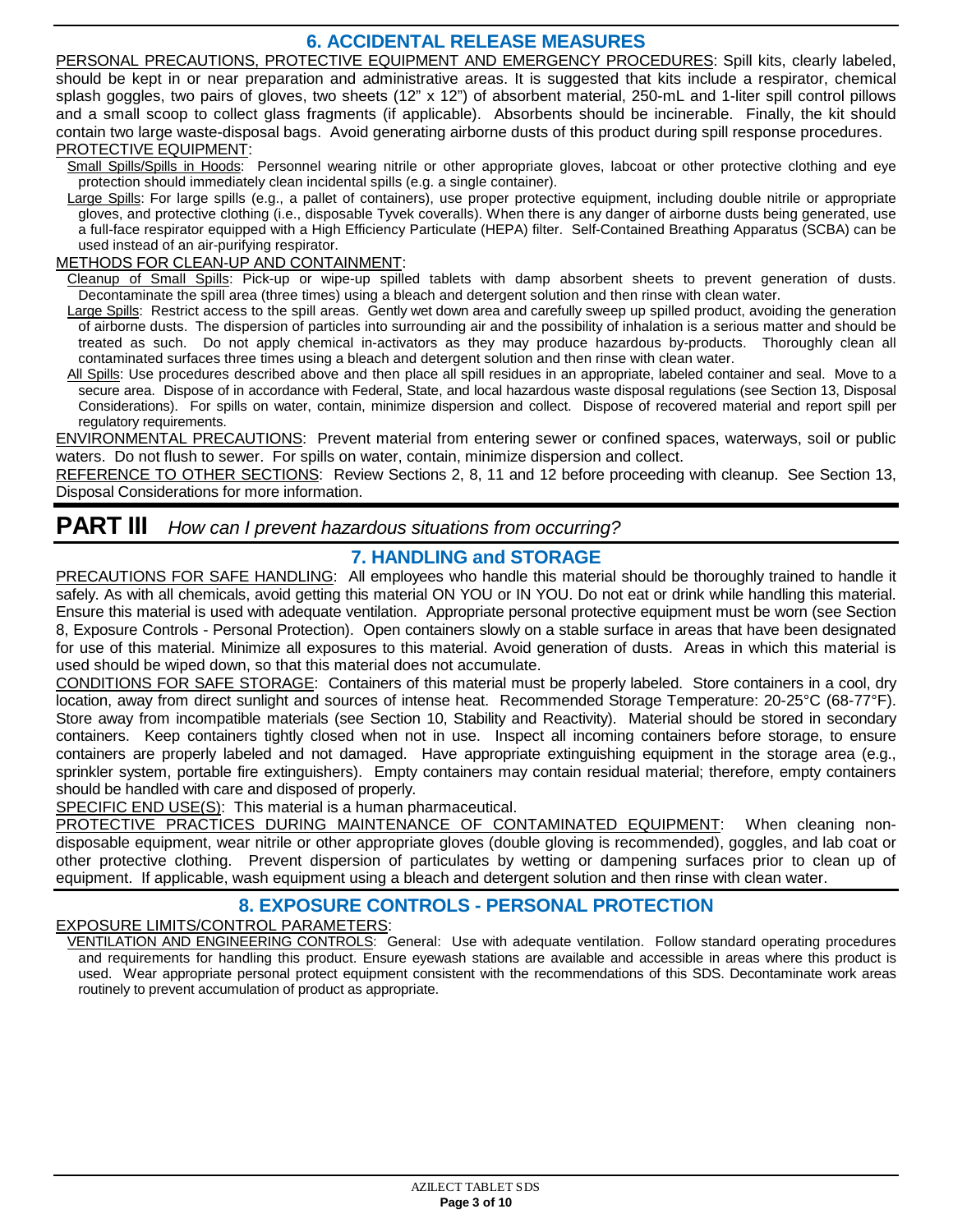#### **8. EXPOSURE CONTROLS - PERSONAL PROTECTION (Continued)** EXPOSURE LIMITS/CONTROL PARAMETERS (continued): WORKPLACE EXPOSURE LIMITS/CONTROL PARAMETERS:

| <b>CHEMICAL NAME</b>                | CAS#       | <b>EXPOSURE LIMITS IN AIR</b>               |                                  |                                                |                                  |                                                |                                  |                                  |                                                                 |
|-------------------------------------|------------|---------------------------------------------|----------------------------------|------------------------------------------------|----------------------------------|------------------------------------------------|----------------------------------|----------------------------------|-----------------------------------------------------------------|
|                                     |            | <b>ACGIH-TLVs</b>                           |                                  | OSHA-PELs                                      |                                  | NIOSH-RELs                                     |                                  | <b>NIOSH</b>                     | <b>OTHER</b>                                                    |
|                                     |            | <b>TWA</b><br>mg/m <sup>3</sup>             | <b>STEL</b><br>mg/m <sup>3</sup> | <b>TWA</b><br>mg/m <sup>3</sup>                | <b>STEL</b><br>mg/m <sup>3</sup> | <b>TWA</b><br>mg/m <sup>3</sup>                | <b>STEL</b><br>mg/m <sup>3</sup> | <b>IDLH</b><br>mg/m <sup>3</sup> | mg/m <sup>3</sup>                                               |
| Rasagiline Mesylate                 | 161735-79- | <b>NE</b>                                   | <b>NE</b>                        | <b>NE</b>                                      | <b>NE</b>                        | <b>NE</b>                                      | <b>NE</b>                        | <b>NE</b>                        | <b>NE</b>                                                       |
| <b>Colloidal Silicon</b><br>Dioxide | 7631-86-9  | 10                                          | <b>NE</b>                        | <b>NE</b>                                      | <b>NE</b>                        | <b>NE</b>                                      | <b>NE</b>                        | <b>NE</b>                        | <b>NE</b>                                                       |
| Mannitol                            | 87-78-5    | <b>NE</b>                                   | <b>NE</b>                        | <b>NE</b>                                      | <b>NE</b>                        | <b>NE</b>                                      | <b>NE</b>                        | <b>NE</b>                        | <b>NE</b>                                                       |
| Starch/Pregelatinized<br>Starch     | 9005-25-8  | 10                                          | <b>NE</b>                        | 15 (total dust),<br>5 (respirable<br>fraction) | <b>NE</b>                        | 10 (total dust),<br>5 (respirable<br>fraction) | <b>NE</b>                        | <b>NE</b>                        | Carcinogen: TLV-A4                                              |
| Talc                                | 14807-96-6 | $\mathfrak{p}$<br>(respirable)<br>fraction) | <b>NE</b>                        | 20 mppcf<br>(containing <<br>1% quartz)        | <b>NE</b>                        | 2 (respirable<br>dust) and $< 1\%$<br>quartz   | <b>NE</b>                        | <b>NE</b>                        | Carcinogen: IARC-3, MAK-<br>3B (respirable fraction),<br>TLV-A4 |

NE = Not Established See Section 16 for Definitions of Other Terms Used

INTERNATIONAL OCCUPATIONAL EXPOSURE INTERNATIONAL OCCUPATIONAL EXPOSURE LIMITS: Currently no exposure limits are place for the active ingredient of this product. Exposure limits available for some excipients are given below. Exposure limits can change or be added and therefore should be checked periodically. **STARCH/PREGELATINIZED STARCH:** Belgium: TWA =  $10 \text{ mg/m}^3$ , MAR 2002 Korea: TWA = 10 mg/m<sup>3</sup>, 2006 **TALC (continued):** Finland: TWA = 0.5 f/cc, fibrous, SEP 2009

New Zealand: TWA =  $10 \text{ mg/m}^3$  (inspirable dust), JAN 2002

Russia:  $STEL = 10$  mg/m<sup>3</sup>, JUN 2003

Switzerland: MAK-W =  $3 \text{ mg/m}^3$ , DEC 2006

United Kingdom: TWA = 10 mg/m<sup>3</sup> (inhalable dust), OCT 2007

United Kingdom:  $TWA = 4$  mg/m<sup>3</sup> (respirable dust), OCT 2007 In Argentina, Bulgaria, Colombia, Jordan, Singapore, Vietnam check ACGIH TLV

**TALC:**

Australia: TWA =  $2.5 \text{ mg/m}^3$ , JUL 2008 Belgium:  $TWA = 2 mg/m<sup>3</sup>$ , MAR 2002

Finland: TWA = 5 mg/m<sup>3</sup>, granulated, SEP 2009<br>Japan: OEL = 0.5 mg/m<sup>3</sup> (respirable), 2 mg/m<sup>3</sup> (total), MAY 2009 Korea: TWA =  $2 \text{ mg/m}^3$ , 2006 Mexico: TWA =  $2 \text{ mg/m}^3$  (respirable), 2004 The Netherlands: MAC-TGG =  $1 \text{ mg/m}^3$ , 2003 New Zealand: TWA = 2 mg/m<sup>3</sup> (respirable dust), JAN 2002<br>Sweden: TWA = 2 mg/cm<sup>3</sup> (total dust); TWA = 1 mg/cm<sup>3</sup> (resp. dust), JUN 2005

Switzerland:  $MAK-W = 2$  mg/m<sup>3</sup>, DEC 2006 United Kingdom: TWA =  $1 \text{ mg/m}^3$  (resp. dust), OCT 2007 In Argentina, Bulgaria, Colombia, Jordan, Singapore, Vietnam check ACGIH TLV

PROTECTIVE EQUIPMENT: *The following information on appropriate Personal Protective Equipment is provided to assist employers in complying with OSHA regulations found in 29 CFR Subpart I (beginning at 1910.132, including U.S. Federal* OSHA Respiratory Protection (29 CFR 1910.134), OSHA Eye Protection 29 CFR 1910.133, OSHA Hand Protection 29 CFR 1910.138, OSHA Foot Protection 29 CFR 1910.136 and OSHA Body Protection 29 CFR1910.132)*, equivalent standards of Canada (including CSA Respiratory Standard Z94.4-02,* Z94.3-M1982, *Industrial Eye and Face Protectors and* CSA Standard Z195-02, *Protective Footwear), or standards of EU member states (including EN 529:2005 for respiratory PPE, CEN/TR 15419:2006 for hand protection, and CR 13464:1999 for face/eye protection). Please reference applicable regulations and standards for relevant details.*

RESPIRATORY PROTECTION: Maintain airborne contaminant concentrations below exposure limits listed above, if applicable. For materials without listed exposure limits, minimize respiratory exposure. If necessary, use only respiratory protection authorized under appropriate regulations. Oxygen levels below 19.5% are considered IDLH by U.S. OSHA. In such atmospheres, use of a full-facepiece pressure/demand SCBA or a full facepiece, supplied air respirator with auxiliary self-contained air supply is required under U.S. OSHA's Respiratory Protection Standard (1910.134-1998).

EYE PROTECTION: Wear splash goggles or safety glasses as appropriate for the task. If necessary, refer to appropriate regulations. HAND PROTECTION: Wash hands and wrists before putting on and after removing gloves. During manufacture or other similar operations, wear the appropriate hand protection for the process. When used in medical administration of the product, double glove with nitrile or other appropriate gloves to avoid contact and/or absorption of the product. Use double gloves for spill response, as stated in Section 6 (Accidental Release Measures) of this SDS. Because all gloves are to some extent permeable and their permeability increases with time, they should be changed regularly (hourly is preferable) or immediately if torn or punctured. If necessary refer to appropriate regulations.

SKIN PROTECTION: Use appropriate protective clothing for the task (e.g., lab coat, etc.). If necessary, refer to the U.S. OSHA Technical Manual (Section VII: Personal Protective Equipment) or other appropriate regulations.

### **9. PHYSICAL and CHEMICAL PROPERTIES**

The following information is for the formulated product: FORM: Round, flat, beveled tablet. The state of the COLOR: White to off-white ODOR: Odorless. ODOR THRESHOLD: Not applicable. HOW TO DETECT THIS SUBSTANCE (identification properties): The appearance of this product may be a good method to identify it in event of an accidental release. The following information is for the active ingredient, Rasagiline Mesylate:<br>FORM: Crystalline powder. FORM: Crystalline powder.<br>
MOLECULAR WEIGHT: 267.34 COLOR: MOLECULAR FORMULA: 0 MOLECULAR WEIGHT: 267.34 MOLECULAR FORMULA: C12H13N•CH4SO3 BOILING POINT @ 760 mmHg: 305.5°C (581.9°F) [predict.] ODOR: Mild odor. ODOR THRESHOLD: Not available. FLASH POINT: 146.8°C (581.9°F) [predict.] SPECIFIC GRAVITY: Not available. VAPOR PRESSURE @ 25°C: 0.000816 mmHg [predict.] BULK DENSITY: 0.4-0.6 SOLUBILITY IN WATER @ 25°C: 3,700 mg/L pH: Not available. **OTHER SOLUBILITIES:** Freely soluble in ethanol and sparingly soluble in isopropanol. COEFFICIENT OF OIL/WATER DISTRIBUTION (PARTITION COEFFICIENT): Log P(oct) = 2.27 [predict.]

AZILECT TABLET SDS **Page 4 of 10**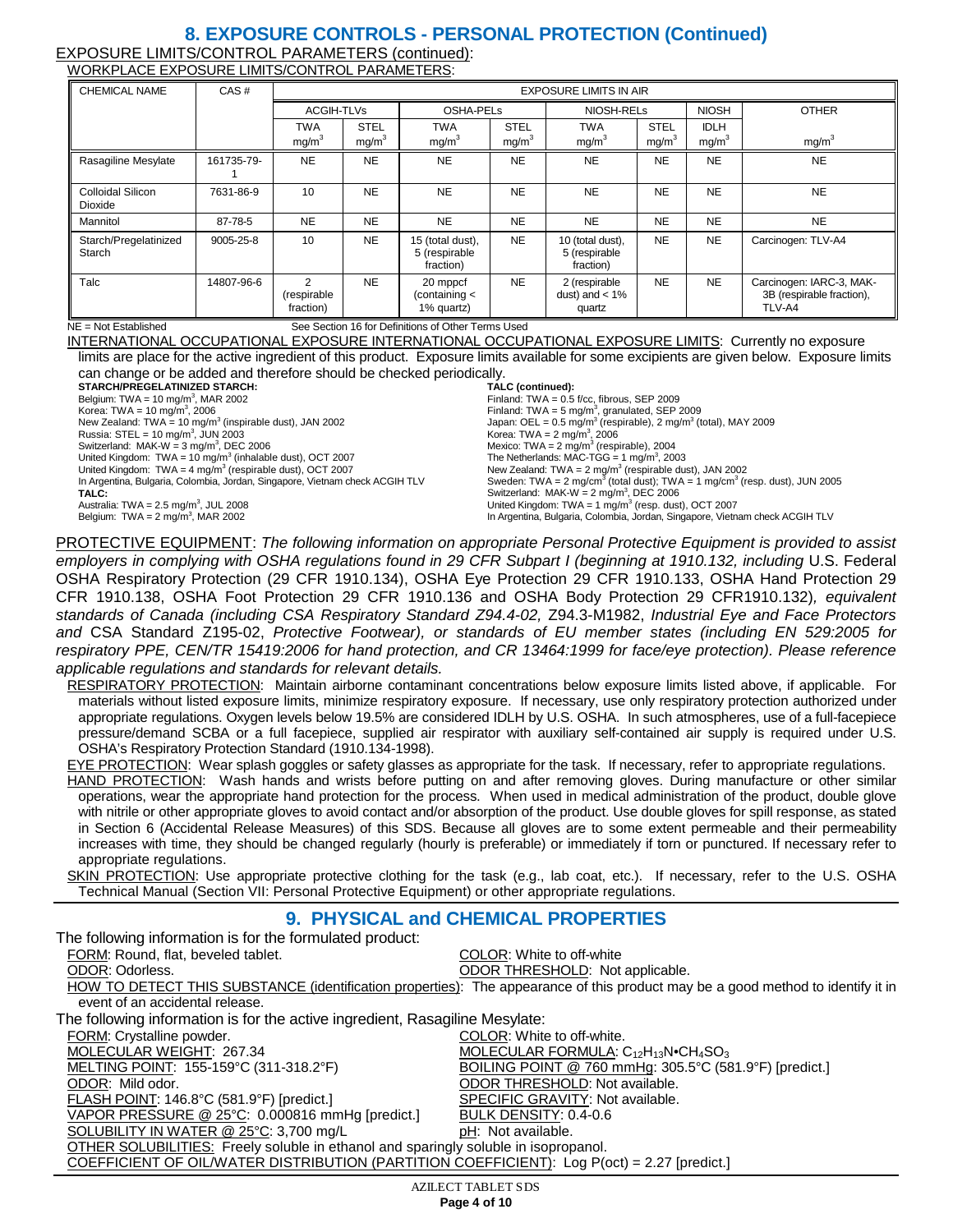**10. STABILITY and REACTIVITY**

CHEMICAL STABILITY: Normally stable.

DECOMPOSITION PRODUCTS: *Combustion:* Products of thermal decomposition may include carbon, sulfur and nitrogen oxides. *Hydrolysis:* None known.

MATERIALS WITH WHICH SUBSTANCE IS INCOMPATIBLE: Incompatible with oxidizing agents.

POSSIBILITY OF HAZARDOUS REACTION/POLYMERIZATION: None known.

CONDITIONS TO AVOID: Exposure to or contact with extreme temperatures, incompatible chemicals.

## **PART IV** *Is there any other useful information about this material?*

### **11. TOXICOLOGICAL INFORMATION**

SYMPTOMS OF EXPOSURE BY ROUTE OF EXPOSURE: The main route of occupational exposure to this product is via inhalation of dusts and skin contact. The anticipated symptoms of exposure, by route of exposure are described further in this section.

INHALATION: If dusts from this product are inhaled, irritation of the nose and upper respiratory system may occur. Symptoms of such exposure may include sneezing, coughing, and nasal congestion.

CONTACT WITH SKIN or EYES: It is anticipated that this product may irritate contaminated skin or eyes. Symptoms of skin contact may include itching and redness. Symptoms of eye contact can include redness, pain, and watering (mechanical irritation).

SKIN ABSORPTION: No data is available on potential absorption of this product through intact skin.

INGESTION: Ingestion of this product is not anticipated to be a significant route of occupational exposure. Ingestion of this product (i.e., through poor hygiene practices) may cause irritation of the gastrointestinal system. Other effects may occur as described under 'Other Potential Health Effects'.

INJECTION: Not a likely route of exposure for this product due to its form. OTHER POTENTIAL HEALTH EFFECTS: During therapeutic use of this product, the most common effects from therapeutic doses have included weight loss, postural hypotension, and dry mouth. Adverse can also include [dizziness,](http://www.rxlist.com/script/main/art.asp?articlekey=6114) [diarrhea,](http://www.rxlist.com/script/main/art.asp?articlekey=2985) [chest pain,](http://www.rxlist.com/script/main/art.asp?articlekey=19270) [albuminuria,](http://www.rxlist.com/script/main/art.asp?articlekey=6851) [allergic reaction,](http://www.rxlist.com/script/main/art.asp?articlekey=2196) [alopecia,](http://www.rxlist.com/script/main/art.asp?articlekey=2206) [angina pectoris,](http://www.rxlist.com/script/main/art.asp?articlekey=6595) [anorexia,](http://www.rxlist.com/script/main/art.asp?articlekey=2268) [asthma,](http://www.rxlist.com/script/main/art.asp?articlekey=2373) hallucinations, [impotence,](http://www.rxlist.com/script/main/art.asp?articlekey=3946) [leukopenia,](http://www.rxlist.com/script/main/art.asp?articlekey=4149) libido decreased, liver function tests abnormal, skin carcinoma, syncope, vesiculobullous rash, and vomiting. Adverse effects from therapeutic doses have included [dizziness,](http://www.rxlist.com/script/main/art.asp?articlekey=6114) [diarrhea,](http://www.rxlist.com/script/main/art.asp?articlekey=2985) [chest pain,](http://www.rxlist.com/script/main/art.asp?articlekey=19270) [albuminuria,](http://www.rxlist.com/script/main/art.asp?articlekey=6851) [allergic reaction,](http://www.rxlist.com/script/main/art.asp?articlekey=2196) [alopecia,](http://www.rxlist.com/script/main/art.asp?articlekey=2206) [angina pectoris,](http://www.rxlist.com/script/main/art.asp?articlekey=6595) [anorexia,](http://www.rxlist.com/script/main/art.asp?articlekey=2268) [asthma,](http://www.rxlist.com/script/main/art.asp?articlekey=2373) hallucinations, [impotence,](http://www.rxlist.com/script/main/art.asp?articlekey=3946)

[leukopenia,](http://www.rxlist.com/script/main/art.asp?articlekey=4149) libido decreased, liver function tests abnormal, skin carcinoma, syncope, vesiculobullous rash, and vomiting. For more detailed information on possible adverse effects, consult the Prescribing Information Sheet for this product. More details are also given in the Teva Active Ingredient SDS for Rasagiline Mesylate.

- *Body as a Whole*
- *Cardiovascular System*

• *Metabolic and Nutritional Disorders* • *Musculoskeletal System*

- *Digestive System*
- *Nervous System*
- *Hemic and Lymphatic System*
- 
- *Respiratory System*

### **HEALTH EFFECTS OR RISKS FROM EXPOSURE:**

Acute: This product may be harmful if ingested. May cause skin, eye, or respiratory irritation.

Chronic: Repeated skin contact may cause dermatitis (dry, red skin). Chronic exposure may cause symptoms as described under 'Other Potential Health Effects'. Possible mutagenic and carcinogenic effects, based on animal data.

TARGET ORGANS: Acute: Occupational Exposure and Therapeutic Use: Skin, eye, respiratory system. Chronic: Occupational Exposure: Skin. Therapeutic Use: See information under 'Other Health Effects'.

TOXICITY DATA: Currently, no toxicological data are available for the active ingredient of this product. The following toxicity data are currently available for the freebase material. Toxicity data are available for the excipient ingredients, but are not presented in this SDS. Contact Teva for additional information.

**RASAGILINE:** TDLo (Oral-Rat) 10 mg/kg/10 days-intermittent: **RASAGILINE (continued):**

Vascular: BP lowering not characterized in autonomic section

TDLo (Intravenous-Rat) 10 mg/kg: Vascular: BP lowering not characterized in autonomic section, measurement of regional blood flow

**RASAGILINE (continued):**

TDLo (Intravenous-Rat) 1 mg/kg: Vascular: BP lowering not characterized in autonomic section

CARCINOGENIC POTENTIAL OF PRODUCT AND COMPONENTS: Two year carcinogenicity studies were conducted in CD-1 mice at oral (gavage) doses of 1, 15, and 45 mg/kg and in Sprague-Dawley rats at oral (gavage) doses of 0.3, 1, and 3 mg/kg (males) or 0.5, 2, 5, and 17 mg/kg (females). In rats, there was no increase in tumors at any dose tested. Plasma exposures at the highest dose tested were approximately 33 and 260 times, in male and female rats, respectively, the expected plasma exposures in humans at the maximum recommended dose (MRD) of 1 mg/day. In mice, there was an increase in lung tumors (combined adenomas/carcinomas) at 15 and 45 mg/kg males and females. Plasma exposures associated with the no-effect dose (1 mg/kg) were approximately 5 times those expected in humans at the MRD.

**HAZARDOUS MATERIAL IDENTIFICATION SYSTEM HEALTH HAZARD** 2\*  $(RI IIF)$ **FLAMMABILITY HAZARD** (RED) 1 **PHYSICAL HAZARD** (YELLOW) 0 PROTECTIVE EQUIPMENT EYES RESPIRATORY HANDS BODY Ш g See See ٣ Section 8 Section 8 For Routine Industrial Use and Handling Applications

Hazard Scale:  $0 =$  Minimal  $1 =$  Slight  $2 =$  Moderate  $3 =$  Serious  $4 =$  Severe  $* =$  Chronic hazard

• *Skin and Appendages*

- *Special Senses*
- *Urogenital System*
- *Overdose*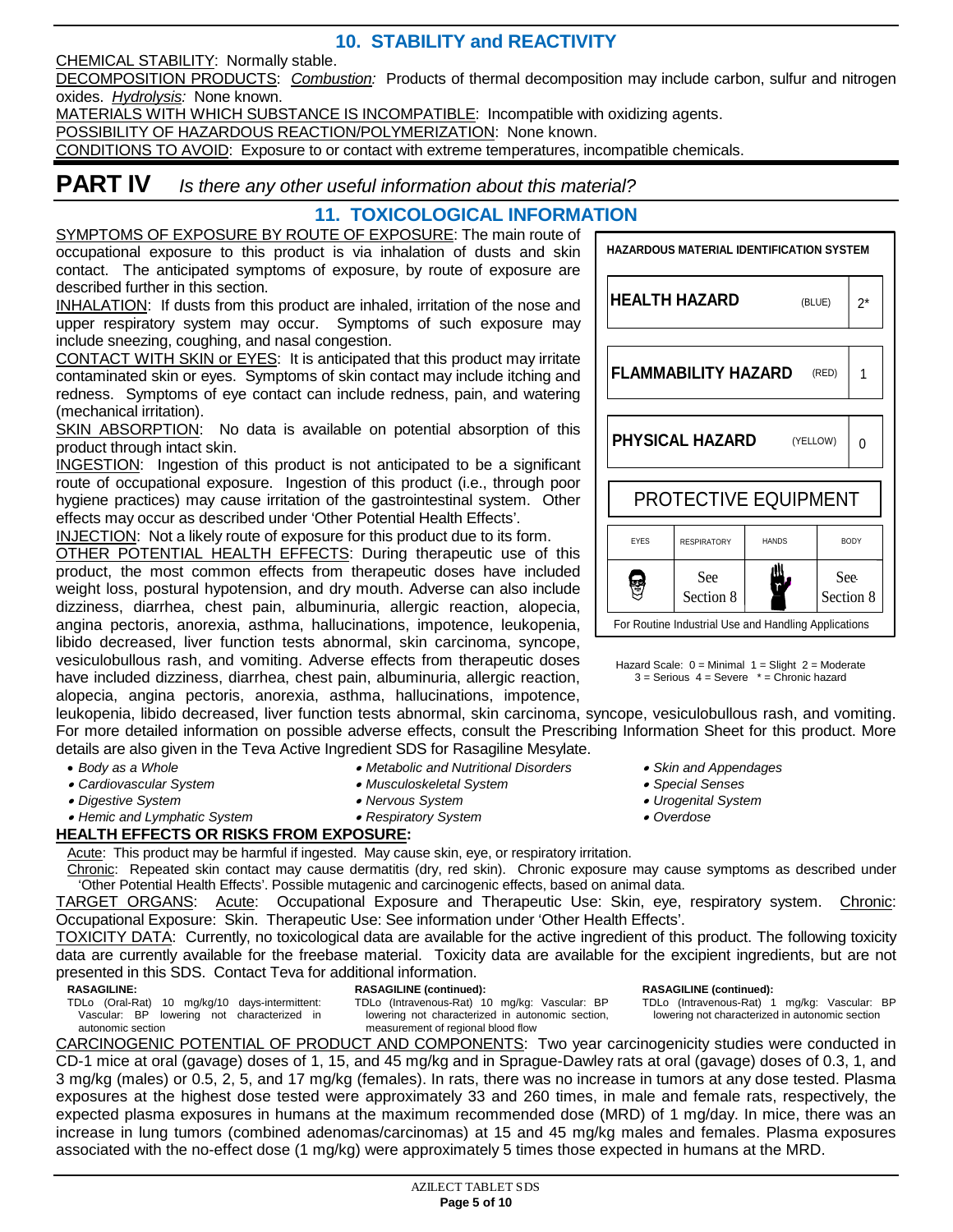### **11. TOXICOLOGICAL INFORMATION (Continued)**

CARCINOGENIC POTENTIAL OF PRODUCT AND COMPONENTS (continued): The excipient components are listed by agencies that track the carcinogenic potential of chemical compounds, as follows:

**STARCH:** ACGIH TLV-A4 (Not Classifiable as a Human Carcinogen)

**TALC:** ACGIH TLV-A4 (Not Classifiable as a Human Carcinogen); IARC-3 (Unclassifiable as to Carcinogenicity in Humans); MAK-3B [respirable fraction]: (Substances Which Cause Concern that They Could Be Carcinogenic for Man But Cannot Be Assessed Conclusively Because of Lack of Data. Substances for which in vitro tests or animal studies have yielded evidence of carcinogenic effects that is not sufficient for classification of the substance in one of the other categories.)

The remaining components of this product are not found on the following lists: U.S. EPA, U.S. NTP, U.S. OSHA, U.S. NIOSH, GERMAN MAK, IARC, or ACGIH and therefore are neither considered to be nor suspected to be cancer-causing agents by these agencies.

IRRITANCY OF PRODUCT: Inhalation of dusts from this product may be irritating to the respiratory system. Dusts will also be irritating to the eyes.

SENSITIZATION TO THE PRODUCT: No component is known to cause human skin or respiratory sensitization.

REPRODUCTIVE TOXICITY INFORMATION: This product is rated Pregnancy Risk Category C (Animal reproduction studies have shown an adverse effect on the fetus and there are no adequate and well-controlled studies in humans, but potential benefits may warrant use of the drug in pregnant women despite potential risks). There are no adequate and well-controlled studies on the use of this product in pregnant women.

Mutagenicity: No human mutagenic effects have been described for this material. Rasagiline was reproducibly clastogenic in *in vitro*  chromosomal aberration assays in human lymphocytes in the presence of metabolic activation and was mutagenic and clastogenic in the *in vitro* mouse lymphomatic assay in the absence and presence of metabolic activation. Rasagiline was negative in the *in vitro* bacterial reverse mutation (Ames) assay, the in vivo unscheduled DNA synthesis assay, and the in vivo micronucleus assay in CD-1 mice.

- Embryotoxicity: No human embryotoxic effects have been described for this material. No effect on embryo-fetal development was observed in a combined mating/fertility and embryo-fetal development study in female rats at doses up to 3 mg/kg/day (approximately 30 times the expected plasma Rasagiline exposure (AUC) at the maximum recommended human dose [MRHD, 1 mg/day]). Effects on embryo-fetal development in rabbit have not been adequately assessed.
- Teratogenicity: In a study in which pregnant rats were dosed with Rasagiline (0.1, 0.3, 1 mg/kg/day) orally, from the beginning of organogenesis to day 20 post-partum, offspring survival was decreased and offspring body weight was reduced at doses of 0.3 mg/kg/day and 1 mg/kg/day (10 and 16 times the expected plasma Rasagiline exposure [AUC] at the MRHD). No plasma data were available at the no-effect dose (0.1 mg/kg); however, that dose is 1 times the MRHD on a mg/m<sup>2</sup> basis. Rasagiline's effect on physical and behavioral development was not adequately assessed in this study.
- Reproductive Toxicity: No human reproductive effects have been described for this material. Rasagiline had no effect on mating performance or fertility in male rats treated prior to and throughout the mating period, or in female rats treated from prior to mating through day 17 of gestation at oral doses up to 3 mg/kg/day (approximately 30 times the expected plasma Rasagiline exposure (AUC) at the maximum recommended human dose [1mg/day]). In rats Rasagiline was shown to inhibit prolactin secretion and it may inhibit milk secretion in females.

BIOLOGICAL EXPOSURE INDICES: Currently, there are no Biological Exposure Indices (BEIs) determined for this material.

### **12. ECOLOGICAL INFORMATION**

ALL WORK PRACTICES MUST BE AIMED AT ELIMINATING ENVIRONMENTAL CONTAMINATION.

MOBILITY: Currently, there is no specific information available on the potential mobility of this product.

PERSISTENCE AND BIODEGRADABILITY: Currently, there is no specific information on persistence and biodegradability of this product. Some biodegradation is expected.

BIO-ACCUMULATION POTENTIAL: Currently, no specific information is available on the bioconcentration potential of this product.

ECOTOXICITY: This product may be harmful to contaminated plant and animal life, especially in large quantities. All releases to terrestrial, atmospheric and aquatic environments should be avoided. No aquatic toxicity data are available for components.

RESULTS OF PBT AND vPvB ASSESSMENT: No Data Available. PBT and vPvB assessments are part of the chemical safety report required for some substances in European Union Regulation (EC) 1907/2006, Article 14.

OTHER ADVERSE EFFECTS: The components of this product are not listed as having ozone depletion potential.

ENVIRONMENTAL EXPOSURE CONTROLS: Controls should be engineered to prevent release to the environment, including procedures to prevent spills, atmospheric release and release to waterways.

### **13. DISPOSAL CONSIDERATIONS**

WASTE TREATMENT/DISPOSAL METHODS: Waste disposal must be in accordance with appropriate Federal, State, and local regulations. This product, if unaltered by use, may be disposed of by treatment at a permitted facility or as advised by your local hazardous waste regulatory authority. All protective clothing, gloves, and disposable materials used in the preparation or handling of this drug should be disposed of in accordance with established hazardous waste disposal procedures. It is the responsibility of the generator to determine at the time of disposal whether the product meets the criteria of a hazardous waste per regulations of the area in which the waste is generated and/or disposed. Incineration is recommended for the product and disposable equipment. Shipment of wastes must be done with appropriately permitted and registered transporters. Reusable equipment should be cleaned with soap and water and thoroughly rinsed.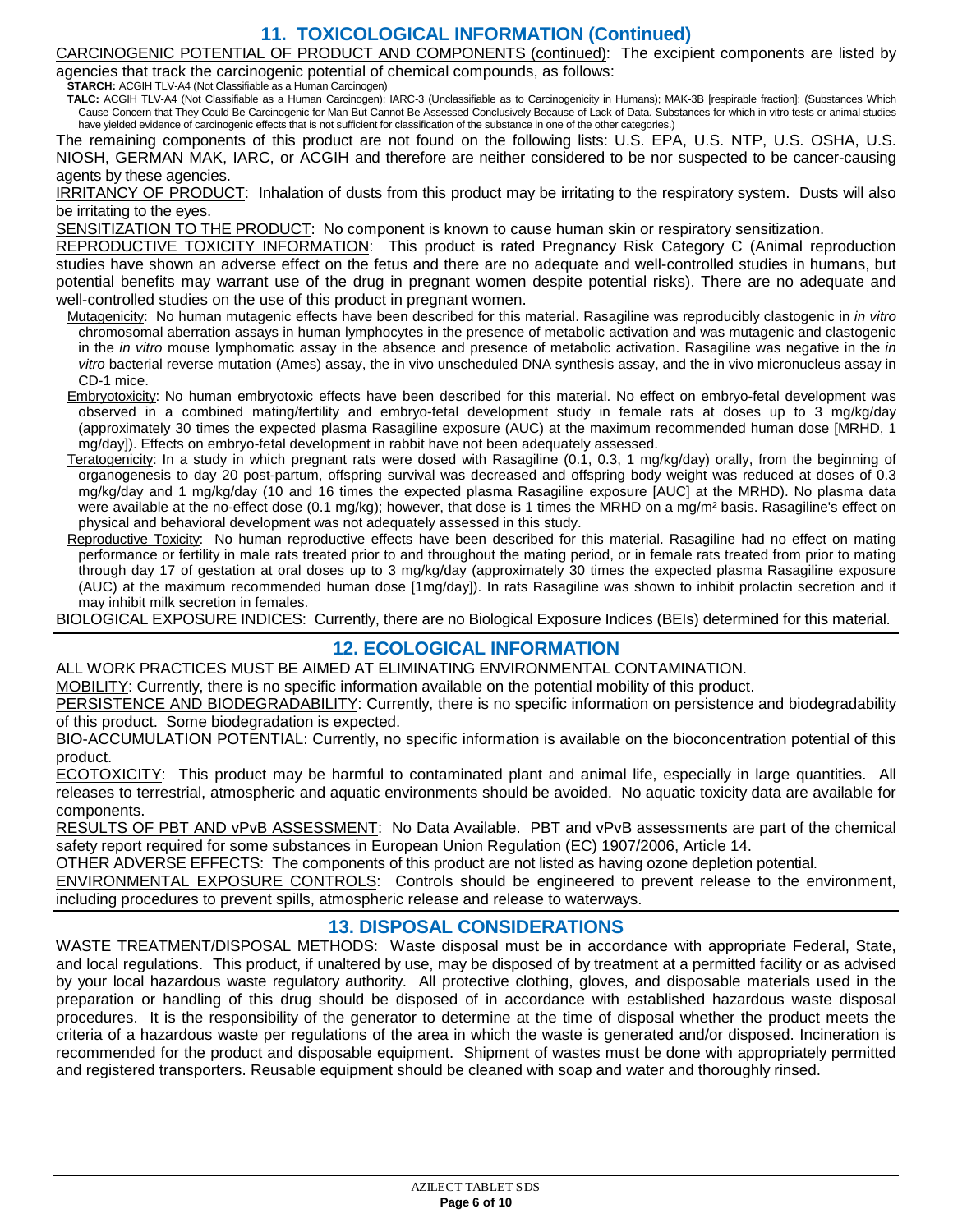### **13. DISPOSAL CONSIDERATIONS (Continued)**

PRECAUTIONS TO BE FOLLOWED DURING WASTE HANDLING: Wear proper protective equipment when handling waste materials.

U.S. EPA WASTE NUMBER: Not applicable.

EWC WASTE CODE: Wastes from Human or Animal Health Care or Related Research: 18 01 08: Medicines Other Than Those Mentioned in 18 01 07.

### **14. TRANSPORTATION INFORMATION**

U.S. DEPARTMENT OF TRANSPORTATION: This product is NOT classified as dangerous goods, per U.S. DOT regulations, under 49 CFR 172.101.

TRANSPORT CANADA TRANSPORTATION OF DANGEROUS GOODS REGULATIONS: This material does not meet the criteria of classification of Dangerous Goods, per regulations of Transport Canada.

INTERNATIONAL AIR TRANSPORT ASSOCIATION (IATA): This product does not meet the criteria as Dangerous Goods, per rules of IATA.

INTERNATIONAL MARITIME ORGANIZATION (IMO) DESIGNATION: This product is NOT classified as Dangerous Goods by the International Maritime Organization.

EUROPEAN AGREEMENT CONCERNING THE INTERNATIONAL CARRIAGE OF DANGEROUS GOODS BY ROAD (ADR): This product does not meet the criteria as Dangerous Goods of the United Nations Economic Commission for Europe.

TRANSPORT IN BULK ACCORDING TO THE IBC CODE: Not applicable.

ENVIRONMENTAL HAZARDS: This product does not meet the criteria of environmentally hazardous according to the criteria of the UN Model Regulations (as reflected in the IMDG Code, ADR, RID, and ADN) and is not specifically listed in Annex III under MARPOL 73/78.

### **15. REGULATORY INFORMATION**

#### **ADDITIONAL U.S. REGULATIONS:**

U.S. SARA REPORTING REQUIREMENTS: The components of this product are not subject to the reporting requirements of Sections 302, 304, and 313 of Title III of the Superfund Amendments and Reauthorization Act.

U.S. SARA THRESHOLD PLANNING QUANTITY: There are no specific Threshold Planning Quantities for the components of this product. The default Federal SDS submission and inventory requirement filing threshold of 10,000 lb (4,540 kg) may apply, per 40 CFR 370.20.

U.S. SARA HAZARD CATEGORIES (SECTION 311/312, 40 CFR 370-21): ACUTE: Yes; CHRONIC: Yes; FIRE: No; REACTIVE: No; SUDDEN RELEASE: No

U.S. CERCLA REPORTABLE QUANTITY (RQ): Not applicable.<br>U.S. TSCA INVENTORY STATUS: This product is regulated

This product is regulated under Food and Drug Administration (FDA) standards; this product is not subject to requirements under TSCA.

OTHER U.S. FEDERAL REGULATIONS: Under the Hazard Communication Standard (HCS), Section (b)(5)(ii) drugs are subject to labeling requirements by the FDA under the Federal Food, Drug and Cosmetic Act and are exempt from labeling provisions of the HCS; this section of the HCS exempts only labeling requirements and not requirements for a Safety Data Sheet for drugs.

CALIFORNIA SAFE DRINKING WATER AND TOXIC ENFORCEMENT ACT (PROPOSITION 65): No component is on the California Proposition 65 Lists.

#### **ADDITIONAL CANADIAN REGULATIONS:**

CANADIAN DSL/NDSL STATUS: This product is regulated by the Therapeutic Products Programme (TPP) of Health Canada; it is exempt from the requirements of CEPA.

CANADIAN ENVIRONMENTAL PROTECTION ACT (CEPA) PRIORITY SUBSTANCES LISTS: Components are not on the CEPA substances lists.

OTHER CANADIAN REGULATIONS: Requirements under the Canadian Heath Canada, Laboratory Biosafety Guidelines may be applicable.

CANADIAN WHMIS CLASSIFICATION and SYMBOLS: The WHMIS Requirements of the Hazardous Products Act does not apply in respect of the advertising, sale or importation of any cosmetic, device, drug or food within the meaning of the Food and Drugs Act.

#### **ADDITIONAL EUROPEAN REGULATIONS:**

SAFETY, HEALTH, AND ENVIRONMENTAL REGULATIONS/LEGISLATION SPECIFIC FOR THE PRODUCT: Formulated, finished medicinal products for human use, are subject to Directive 2001/83/EC and subsequent amendments to the directive.

CHEMICAL SAFETY ASSESSMENT: No Data Available. The chemical safety assessment is required for some substances according to European Union Regulation (EC) 1907/2006, Article 14.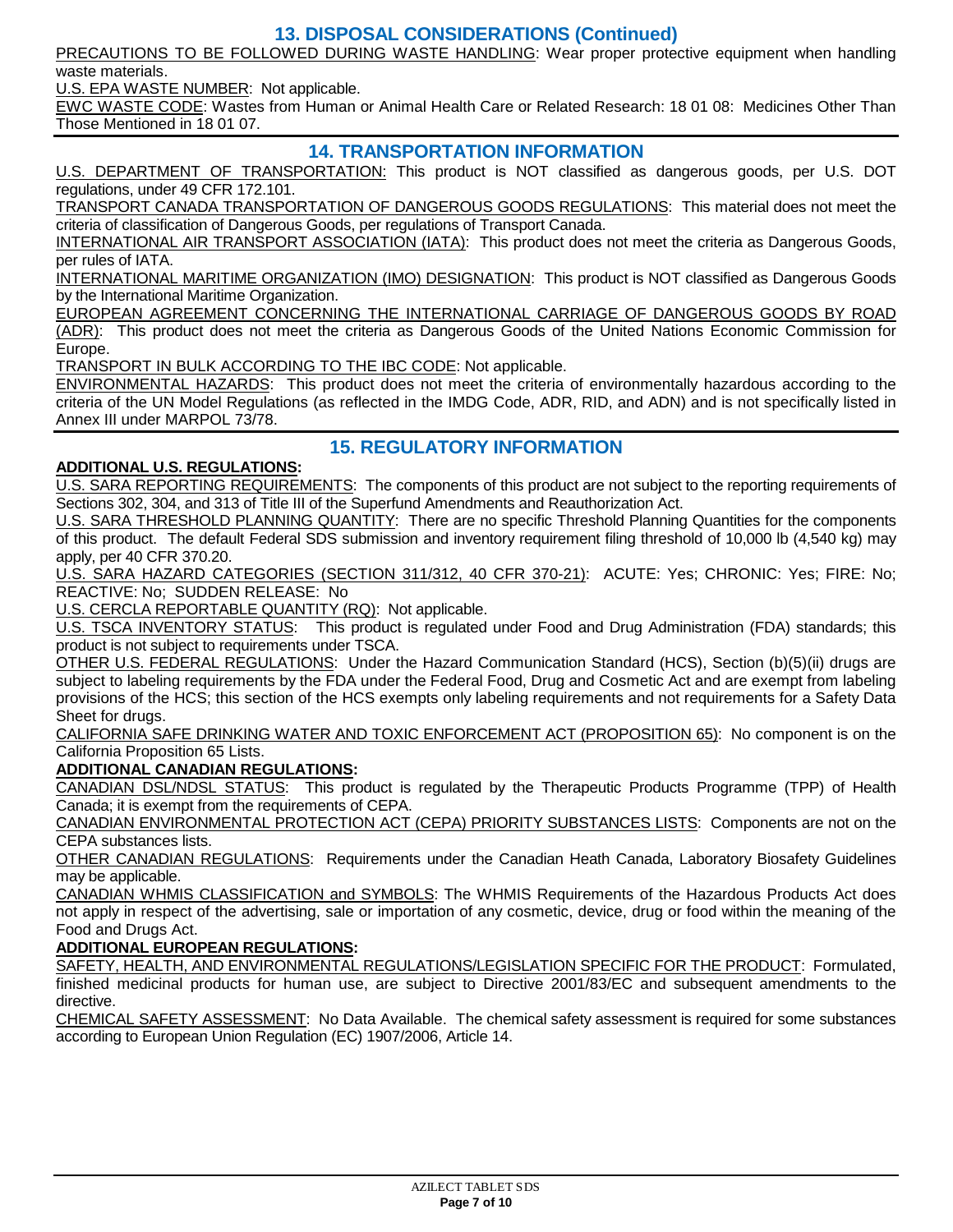### **16. OTHER INFORMATION**

ANSI LABELING (Z129.1, Provided to Summarize Occupational Hazard Information): **WARNING!** MAY CAUSE RESPIRATORY SYSTEM, EYE, AND SKIN IRRITATION. MAY BE HARMFUL IF SWALLOWED. LIMITED EVIDENCE OF ADVERSE EFFECTS ON FETUS, BASED ON ANIMAL DATA. LIMITED EVIDENCE OF MUTAGENIC AND CARCINOGENIC EFFECTS, BASED ON ANIMAL DATA. COMBUSTIBLE IF EXPOSED TO HIGH TEMPERATURES. Do not taste or swallow. Avoid contact with skin, eyes, and clothing. Keep container closed. Use gloves, safety glasses, and appropriate respiratory and body protection. **FIRST-AID:** If exposed, seek immediate medical attention. If swallowed, do not induce vomiting. If alert, give victim up to three glasses of water. Never give anything by mouth to an unconscious person. In case of contact, immediately flush skin with copious amounts of warm water for 20 minutes. Remove contaminated clothing and shoes. If inhaled, remove to fresh air. If not breathing, give artificial respiration. If breathing is difficult, give oxygen. **IN CASE OF FIRE:** Use water fog, dry chemical or CO<sub>2</sub>, or alcohol foam. **IN CASE OF SPILL:** Refer to Safety Data Sheet for complete spill response procedures. Spill response should be performed by persons properly trained to do so. Decontaminate area with bleach and detergent solution and triple rinse area. Place spill debris in a suitable container. Refer to SDS for additional information.

GLOBAL HARMONIZATION AND EU CLP REGULATION (EC) 1272/2008 LABELING AND CLASSIFICATION: According to Article 1, item 5 (a) of CLP Regulation (EC) 1272/2008, medicinal products in the finished state for human use, as defined in 2001/83/EC, are excepted from classification and other criteria of 1272/2008.

67/548/EEC EU LABELING/CLASSIFICATION: According to Article 1 of European Union Council Directive 92/32/EEC, medical products in the finished state for human use (as defined by European Union Council Directives 67/548/EEC and 87/21/EEC) are not subject to the regulations and administrative provisions of European Union Council Directive 92/32/EEC.

CLASSIFICATION FOR COMPONENTS:

FULL TEXT GLOBAL HARMONIZATION AND EU CLP REGULATION (EC) 1272/2008:

**RASAGILINE MESYLATE:** The following is a Self-Classification.

Classification: Reproductive Toxicity Category 2B, Germ Cell Mutagenicity Category 2, Carcinogenic Category 2, Acute Oral Toxicity Category 5

Hazard Statement Codes: H361d: Suspected of damaging the unborn child. H341: Suspected of causing genetic effects. H351: Suspected of causing cancer. H303: May be harmful if swallowed.

#### **ALL OTHER COMPONENTS:**

An official classification for these substances has not been published in the CLP 1272: 2008. A self-classification is not applicable.

FULL TEXT EU 67/548/EEC:

**RASAGILINE MESYLATE:** The following is a Self-Classification.

Classification: Reproductive Toxicity Category 3, Germ Cell Mutagenicity Category 3, Carcinogenic Category 3

Risk Phrases: R40: Limited evidence of a carcinogenic effect. R63: Possible risk of harm to the unborn child. R68: Possible risk of irreversible effects.

#### **ALL OTHER COMPONENTS:**

An official classification for these substances has not been published in Commission Directives 93/72/EEC, 94/69 EC, 96/54/EC or subsequent directives. A self-classification is not applicable.

REVISION DETAILS: New

REFERENCES AND DATA SOURCES: Contact the supplier for information.

METHODS OF EVALUATING INFORMATION FOR THE PURPOSE OF CLASSIFICATION: Bridging principles were used to classify this product.

**PREPARED BY:** CHEMICAL SAFETY ASSOCIATES, Inc. • PO Box 1961, Hilo, HI 96721-1961 • (800) 441-3365<br>DATE OF PRINTING: May 1, 2013 **DATE OF PRINTING:** 

**REVISION HISTORY:** New.

The Vendee (or any other third party) assumes full risk and responsibility for any injury or damage that may occur from the manufacture, use or other exposure to the material. No warranty is<br>expressed or implied regarding *may arise from the manufacture, use or other exposure to the material if reasonable safety procedures are not adhered to as stipulated in the data sheet attached hereto. Additionally, Teva, Inc. assumes no responsibility for injury to any person proximately caused by the inappropriate or unintended use of the material even if such reasonable safety procedures are followed.*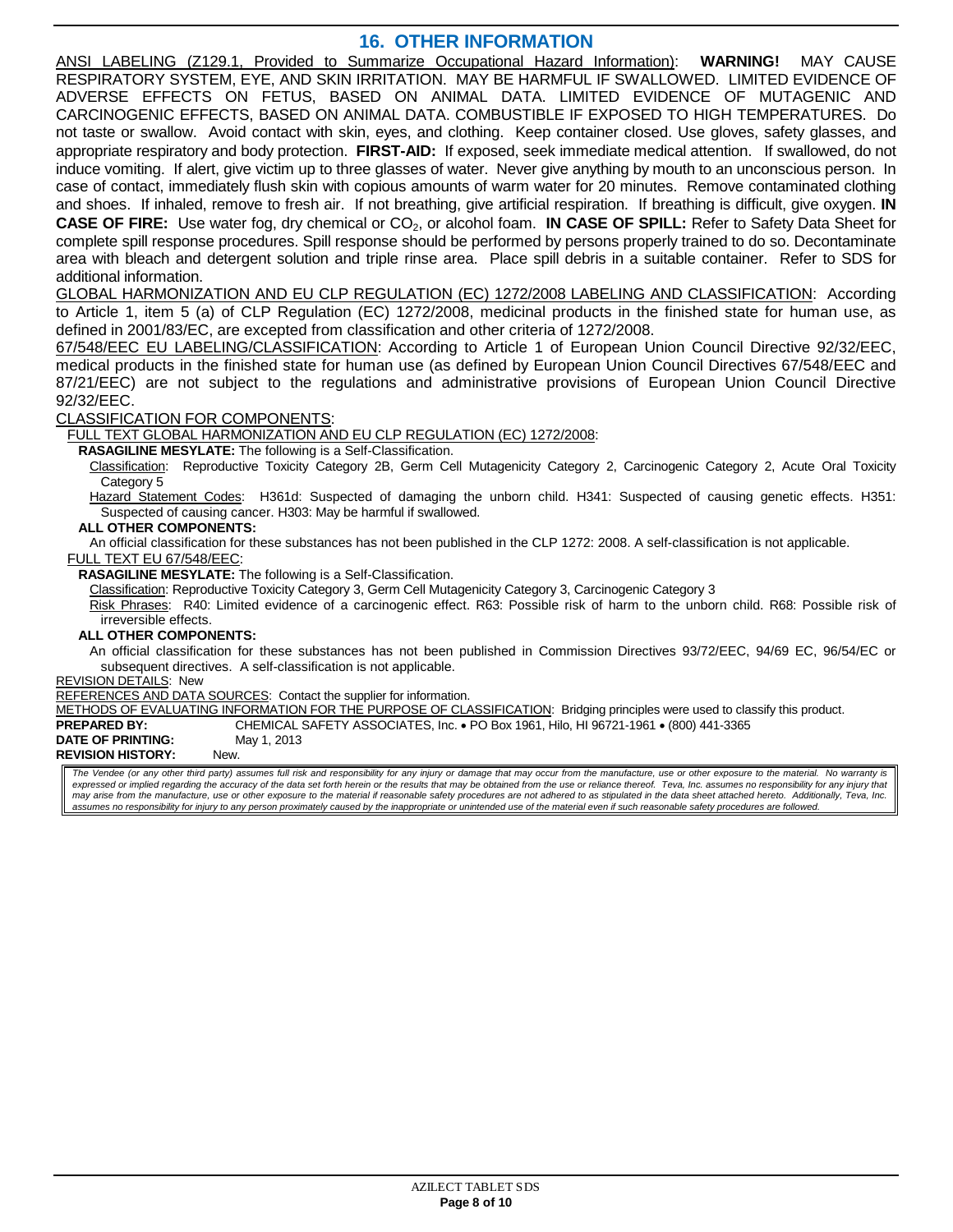### **DEFINITIONS OF TERMS**

For information on medical terms used in this SDS consult an on-line database such as Medline Plus: http://www.nlm.nih.gov/medlineplus/druginformation.html. A large number of abbreviations and acronyms appear on a SDS. Some of these, which are commonly used, include the following:

#### **EXPOSURE LIMITS IN AIR:**

**CAS #**: This is the Chemical Abstract Service Number that uniquely identifies each constituent. **CEILING LEVEL:** The concentration that shall not be exceeded during any part of the working exposure.

#### **ACGIH** - American Conference of Governmental Industrial Hygienists, a professional association which establishes exposure limits.

**DFG MAK Germ Cell Mutagen Categories: 1:** Germ cell mutagens which have been shown to increase the mutant frequency in the progeny of exposed humans. **2:** Germ cell mutagens which have been shown to increase the mutant frequency in the progeny of exposed mammals. **3A:** Substances which have been shown to induce genetic damage in germ cells of human of animals, or which produce mutagenic effects in somatic cells of mammals *in vivo* and have been shown to reach the germ cells in an active form. **3B:** Substances which are suspected of being germ cell mutagens because of their genotoxic effects in mammalian somatic cell *in vivo*; in exceptional cases, substances for which there are no *in vivo* data, but which are clearly mutagenic *in vitro* and structurally related to known in vivo mutagens. **4:** Not applicable (Category 4 carcinogenic substances are those with non-genotoxic mechanisms of action. By definition, germ cell mutagens are genotoxic. Therefore, a Category 4 for germ cell mutagens cannot apply. At some time in the future, it is conceivable that a Category 4 could be established for genotoxic substances with primary targets other than DNA [e.g. purely aneugenic substances] if research results make this seem sensible.) **5:** Germ cell mutagens, the potency of which is considered to be so low that, provided the MAK value is observed, their contribution to genetic risk for humans is expected not to be significant.

**DFG MAK Pregnancy Risk Group Classification: Group A:** A risk of damage to the developing embryo or fetus has been unequivocally demonstrated. Exposure of pregnant women can lead to damage of the developing organism, even when MAK and BAT (Biological Tolerance Value for Working Materials) values are observed. **Group B:** Currently available information indicates a risk of damage to the developing embryo or fetus must be considered to be probable. Damage to the developing organism cannot be excluded when pregnant women are exposed, even when MAK and BAT values are observed. **Group C:** There is no reason to fear a risk of damage to the developing embryo or fetus when MAK and BAT values are observed. **Group D:** Classification in one of the groups A-C is not yet possible because,

although the data available may indicate a trend, they are not sufficient for final evaluation. **IDLH-Immediately Dangerous to Life and Health:** This level represents a concentration from which one can escape within 30-minutes without suffering escape-preventing or permanent injury.

#### **LOQ:** Limit of Quantitation.

**MAK:** Federal Republic of Germany Maximum Concentration Values in the workplace.

**NE:** Not Established. When no exposure guidelines are established, an entry of NE is made for reference.

#### **NIC:** Notice of Intended Change.

**NIOSH CEILING:** The exposure that shall not be exceeded during any part of the workday. If instantaneous monitoring is not feasible, the ceiling shall be assumed as a 15-minute TWA exposure (unless otherwise specified) that shall not be exceeded at any time during a workday. **NIOSH RELs:** NIOSH's Recommended Exposure Limits.

**PEL-Permissible Exposure Limit:** OSHA's Permissible Exposure Limits. This exposure value means exactly the same as a TLV, except that it is enforceable by OSHA. The OSHA Permissible Exposure Limits are based in the 1989 PELs and the June, 1993 Air Contaminants Rule (Federal Register: 58: 35338-35351 and 58: 40191). Both the current PELs and the vacated PELs are indicated. The phrase, "Vacated 1989 PEL," is placed next to the PEL that was vacated by Court Order.

#### **SKIN:** Used when a there is a danger of cutaneous absorption.

**STEL-Short Term Exposure Limit:** Short Term Exposure Limit, usually a 15-minute timeweighted average (TWA) exposure that should not be exceeded at any time during a workday, even if the 8-hr TWA is within the TLV-TWA, PEL-TWA or REL-TWA.

**TLV-Threshold Limit Value:** An airborne concentration of a substance that represents conditions under which it is generally believed that nearly all workers may be repeatedly exposed without adverse effect. The duration must be considered, including the 8-hour.

**TWA-Time Weighted Average:** T**i**me Weighted Average exposure concentration for a conventional 8-hr (TLV, PEL) or up to a 10-hr (REL) workday and a 40-hr workweek.

**HAZARDOUS MATERIALS IDENTIFICATION SYSTEM HAZARD RATINGS:** This rating system was developed by the National Paint and Coating

Association and has been adopted by industry to identify the degree of chemical hazards. **HEALTH HAZARD: 0** (Minimal Hazard: No significant health risk, irritation of skin or eyes not anticipated. *Skin Irritation*: Essentially non-irritating. PII or Draize = "0". *Eye Irritation*: Essentially non-irritating, or minimal effects which clear in < 24 hours [e.g. mechanical irritation]. Draize = "0". *Oral Toxicity LD50 Rat*: < 5000 mg/kg. *Dermal Toxicity LD50Rat or Rabbit*: < 2000 mg/kg. *Inhalation Toxicity 4-hrs LC50 Rat*: < 20 mg/L.); **1** (Slight Hazard: Minor reversible Injury may occur; slightly or mildly irritating. *Skin Irritation*: Slightly or mildly irritating. *Eye Irritation:*<br>Slightly or mildly irritating. Oral Toxicity LD<sub>so</sub> Rat. > 500-5000 mg/kg. Dermal Toxicity LD<sub>so</sub>Rat or<br>*Rabbit* Hazard: Temporary or transitory injury may occur. Skin Irritation: Moderately irritating; primary irritant; sensitizer. PII or Draize > 0, < 5. *Eye Irritation*: Moderately to severely irritating and/or corrosive; reversible corneal opacity; corneal involvement or irritation clearing in 8-21 days. Draize > 0, < 25. *Oral Toxicity LD<sub>50</sub> Rat*: > 50-500 mg/kg. *Dermal Toxicity LD<sub>50</sub> Rat or Rabbit.* > 200-1000 mg/kg. *Inhalation Toxicity LC<sub>50</sub>* 4-hrs Rat. > 0.5-2 mg/L.); 3 (Serious Hazard: Major injury likely unless prompt action is taken and medical treatment is given; high level of toxicity; corrosive. *Skin Irritation*: Severely irritating and/or corrosive; may destroy dermal tissue, cause skin burns, dermal necrosis. PII or Draize > 5-8 with destruction of tissue. *Eye Irritation*: Corrosive, irreversible destruction of ocular tissue; corneal involvement or irritation persisting for more than 21 days. Draize > 80 with effects irreversible in 21 days. *Oral Toxicity LD<sub>so</sub> Rat. >*<br>1-50 mg/kg. *Dermal Toxicity LD<sub>so</sub>Rat or Rabbit. >* 20-200 mg/kg. *Inhalation Toxicity LC<sub>so</sub> 4-hr*s *Rat*: > 0.05-0.5 mg/L.); **4** (Severe Hazard: Life-threatening; major or permanent damage may result from single or repeated exposure. *Skin Irritation*: Not appropriate. Do not rate as a "4", based on skin irritation alone. *Eye Irritation*: Not appropriate. Do not rate as a "4", based on eye irritation alone. *Oral Toxicity LD50 Rat*: < 1 mg/kg. *Dermal Toxicity LD50Rat or Rabbit*: < 20 mg/kg. *Inhalation Toxicity LC50 4-hrs Rat*: < 0.05 mg/L).

**FLAMMABILITY HAZARD: 0** (Minimal Hazard-Materials that will not burn in air when exposure to a temperature of 815.5°C [1500°F] for a period of 5 minutes.); **1** (Slight Hazard-Materials that must be pre-heated before ignition can occur.

#### **HAZARDOUS MATERIALS IDENTIFICATION SYSTEM HAZARD RATINGS (continued):**

**FLAMMABILITY HAZARD (continued): 1 (continued):** Material require considerable preheating, under all ambient temperature conditions before ignition and combustion can occur, Including: Materials that will burn in air when exposed to a temperature of 815.5°C (1500°F) for a period of 5 minutes or less; Liquids, solids and semisolids having a flash point at or above 93.3°C [200°F] (e.g. OSHA Class IIIB, or; Most ordinary combustible materials [e.g. wood, paper, etc.]; **2** (Moderate Hazard-Materials that must be moderately heated or exposed to relatively high ambient temperatures before ignition can occur. Materials in this degree would not, under normal conditions, form hazardous atmospheres in air, but under high ambient temperatures or moderate heating may release vapor in sufficient quantities to produce hazardous atmospheres in air, Including: Liquids having a flash-point at or above 37.8°C [100°F]; Solid materials in the form of course dusts that may burn rapidly but that generally do not form explosive atmospheres; Solid materials in a fibrous or shredded form that may burn rapidly and create flash fire hazards (e.g. cotton, sisal, hemp; Solids and semisolids that readily give off flammable vapors.); **3** (Serious Hazard- Liquids and solids that can be ignited under almost all ambient temperature conditions. Materials in this degree produce hazardous atmospheres with air under almost all ambient temperatures, or, unaffected by ambient temperature, are readily ignited under almost all conditions, including: Liquids having a flash point below 22.8°C [73°F] and having a boiling point at or above 38°C [100°F] and below 37.8°C [100°F] [e.g. OSHA Class IB and IC]; Materials that on account of their physical form or environmental conditions can form explosive mixtures with air and are readily dispersed in air [e.g., dusts of combustible solids, mists or droplets of flammable liquids]; Materials that burn extremely rapidly, usually by reason of self-contained oxygen [e.g. dry nitrocellulose and many organic peroxides]); **4** (Severe Hazard-Materials that will rapidly or completely vaporize at atmospheric pressure and normal ambient temperature or that are readily dispersed in air, and which will burn readily, including: Flammable gases; Flammable cryogenic materials; Any liquid or gaseous material that is liquid while under pressure and has a flash point below 22.8°C [73°F] and a boiling point below 37.8°C [100°F] [e.g. OSHA Class IA; Material that ignite spontaneously when exposed to air at a temperature of 54.4°C [130°F] or below [e.g. pyrophoric]).

**PHYSICAL HAZARD: 0** (*Water Reactivity*: Materials that do not react with water. *Organic Peroxides*: Materials that are normally stable, even under fire conditions and will not react with water. *Explosives*: Substances that are Non-Explosive. Unstable *Compressed Gases*: No Rating. *Pyrophorics*: No Rating. *Oxidizers*: No "0" rating allowed. *Unstable Reactives*: Substances that will not polymerize, decompose, condense or self-react.); **1** (*Water Reactivity*: Materials that change or decompose upon exposure to moisture. *Organic Peroxides*: Materials that are normally stable, but can become unstable at high temperatures and pressures. These materials may react with water, but will not release energy. *Explosives*: Division 1.5 and 1.6 substances that are very insensitive explosives or that do not have a mass explosion hazard. *Compressed Gases*: Pressure below OSHA definition. *Pyrophorics*: No Rating. *Oxidizers*: Packaging Group III; Solids: any material that in either concentration tested, exhibits a mean burning time less than or equal to the mean burning time of a 3:7 potassium bromate/cellulose mixture and the criteria for Packing Group I and II are not met. Liquids: any material that exhibits a mean pressure rise time less than or equal to the pressure rise time of a 1:1 nitric acid (65%)/cellulose mixture and the criteria for Packing Group I and II are not met. *Unstable Reactives*: Substances that may decompose, condense or self-react, but only under conditions of high temperature and/or pressure and have little or no potential to cause significant heat generation or explosive hazard. Substances that readily undergo hazardous polymerization in the absence of inhibitors.); **2** *Water Reactivity*: Materials that may react violently with water. *Organic Peroxides*: Materials that, in themselves, are normally unstable and will readily undergo violent chemical change, but will not detonate. These materials may also react violently with water. *Explosives*: Division 1.4 – Explosive substances where the explosive effect are largely confined to the package and no projection of fragments of appreciable size or range are expected. An external fire must not cause virtually instantaneous explosion of almost the entire contents of the package. *Compressed Gases*: Pressurized and meet OSHA definition but < 514.7 psi absolute at 21.1°C (70°F) [500 psig]. *Pyrophorics*: No Rating. *Oxidizers*: Packing Group II Solids: any material that, either in concentration tested, exhibits a mean burning time of less than or equal to the mean burning time of a 2:3 potassium bromate/cellulose mixture and the criteria for Packing Group I are not met. Liquids: any material that exhibits a mean pressure rise time less than or equal to the pressure rise of a 1:1 aqueous sodium chlorate solution (40%)/cellulose mixture and the criteria for Packing Group I are not met. *Unstable Reactives*: Substances that may polymerize, decompose, condense, or self-react at ambient temperature and/or pressure, but have a low potential for significant heat generation or explosion. Substances that readily form peroxides upon exposure to air or oxygen at room temperature); **3** (*Water Reactivity*: Materials that may form explosive reactions with water. *Organic Peroxides*: Materials that are capable of detonation or explosive reaction, but require a strong initiating source, or must be heated under confinement before initiation; or materials that react explosively with water. *Explosives*: Division 1.2 – Explosive substances that have a fire hazard and either a minor blast hazard or a minor projection hazard or both, but do not have a mass explosion hazard. *Compressed Gases*: Pressure > 514.7 psi absolute at 21.1°C (70°F) [500 psig]. *Pyrophorics*: No Rating. *Oxidizers*: Packing Group I Solids: any material that, in either concentration tested, exhibits a mean burning time less than the mean burning time of a 3.:2 potassium bromate/cellulose mixture. Liquids: Any material that spontaneously ignites when mixed with cellulose in a 1:1 ratio, or which exhibits a mean pressure rise time less than the pressure rise time of a 1:1 perchloric acid (50%)/cellulose mixture. *Unstable Reactives*: Substances that may polymerize, decompose, condense or selfreact at ambient temperature and/or pressure and have a moderate potential to cause significant heat generation or explosion.); **4** (*Water Reactivity*: Materials that react explosively with water without requiring heat or confinement. *Organic Peroxides*: Materials that are readily capable of detonation or explosive decomposition at normal temperature and pressures. *Explosives*: Division 1.1 and 1.2-explosive substances that have a mass explosion hazard or have a projection hazard. A mass explosion is one that affects almost the entire load instantaneously. *Compressed Gases*: No Rating. *Pyrophorics*: Add to the definition of Flammability "4". *Oxidizers*: No "4" rating. *Unstable Reactives*: Substances that may polymerize, decompose, condense or self-react at ambient temperature and/or pressure and have a high potential to cause significant heat generation or explosion.).